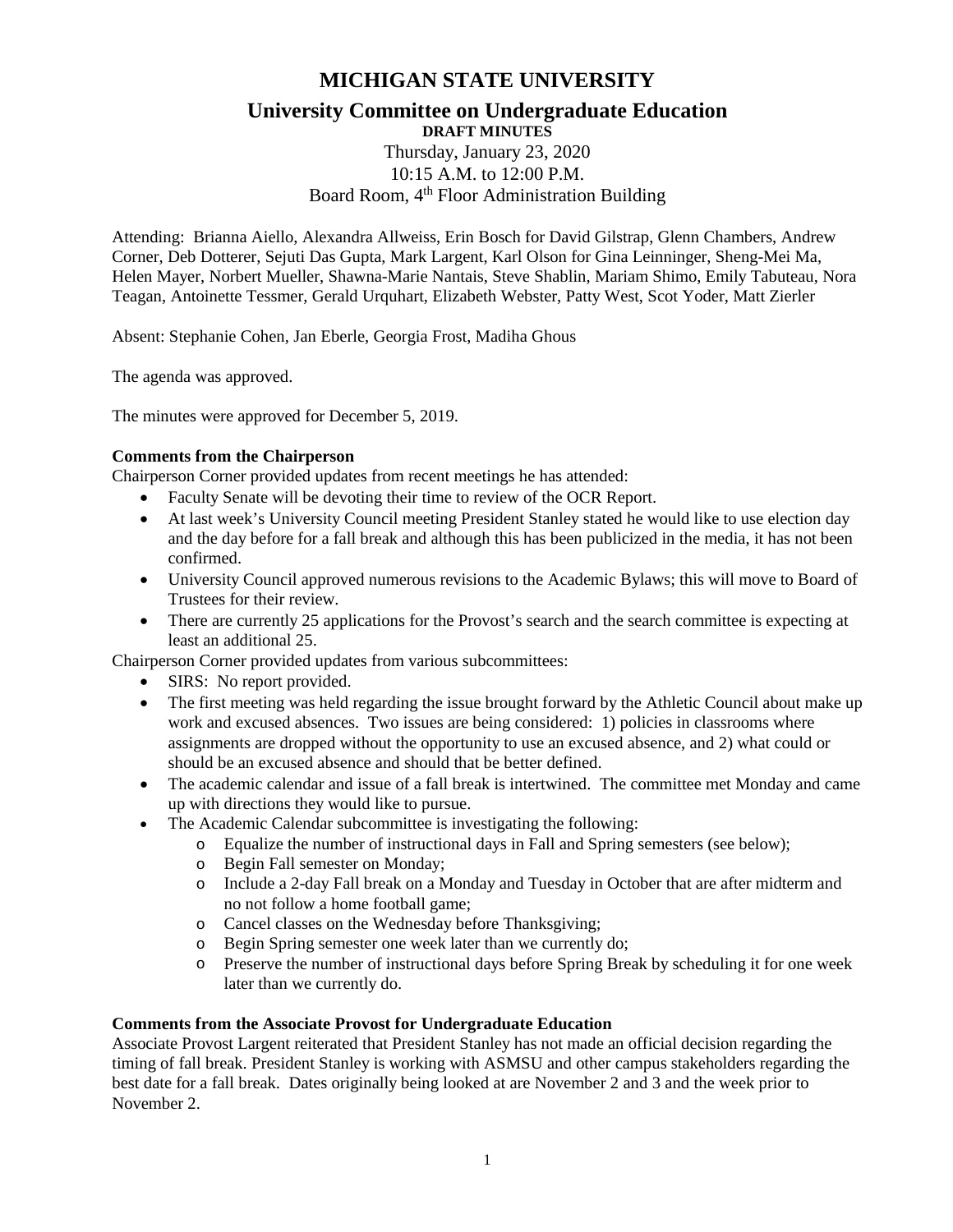Long term issues with changing the academic calendar include: days of each semester are not balanced, no fall break, MSU's spring break and local school spring breaks are not aligned, welcome week, and a J Term, to name a few.

Associate Provost Largent commented on the secondary admit processes currently being used in the Colleges of Nursing, Education, Engineering, and Business as well as the direct admit processes currently being used and the possibility of changes to these procedures.

Associate Provost Largent reminded members that many things are changing throughout the University, such as revisions to the academic calendar, and encouraged members to help explore different and alternative ways to accomplish goals.

Ramadan and finals week coincide this year. Due to the fasting associated with Ramadan, students may need to take tests at alternative times. The Testing Center is available free of charge for students to utilize. Jim Lucas and Deb Dotterer have provided a list of every class that has exams starting after 2pm to the undergraduate associate/assistant deans and the Directors of advising. Interim Provost Sullivan will send an email after spring break with details.

Chairperson Corner explained that the next two curriculum requests are both being represented by Associate Dean Jerry Urquhart from Lyman Briggs College. The requests will be discussed jointly, however voted on separately.

## **Request for a Moratorium on Admission to the Lyman Briggs Bachelor of Science Coordinate Major in Earth Science-Interdepartmental (Action Item)**

Jerry Urquhart, Associate Dean for Research and Faculty Affairs, Lyman Briggs

The committee granted voice to Associate Dean Urquhart.

Dean Urquhart explained that the Coordinate Major in Earth Science is governed by the College of Natural Science. There have been no new students admitted to this major since 2017.

The following motion passed unanimously.

*The University Committee on Undergraduate Education duly considered and endorsed the request for a Moratorium on Admission to the Lyman Briggs Bachelor of Science Coordinate Major in Earth Science-Interdepartmental.*

## **Request for a Moratorium on Admission to the Lyman Briggs Bachelor of Science Major in Earth Science (Action Item)**

Jerry Urquhart, Associate Dean for Research and Faculty Affairs, Lyman Briggs

Associate Dean Urquhart stated the major currently has one student at junior status and no new students will be admitted to the program.

Voice was removed from Associate Dean Urquhart.

The following motion passed unanimously.

## *The University Committee on Undergraduate Education duly considered and endorsed the request for a Moratorium on Admission to the Lyman Briggs Bachelor of Science Major in Earth Science.*